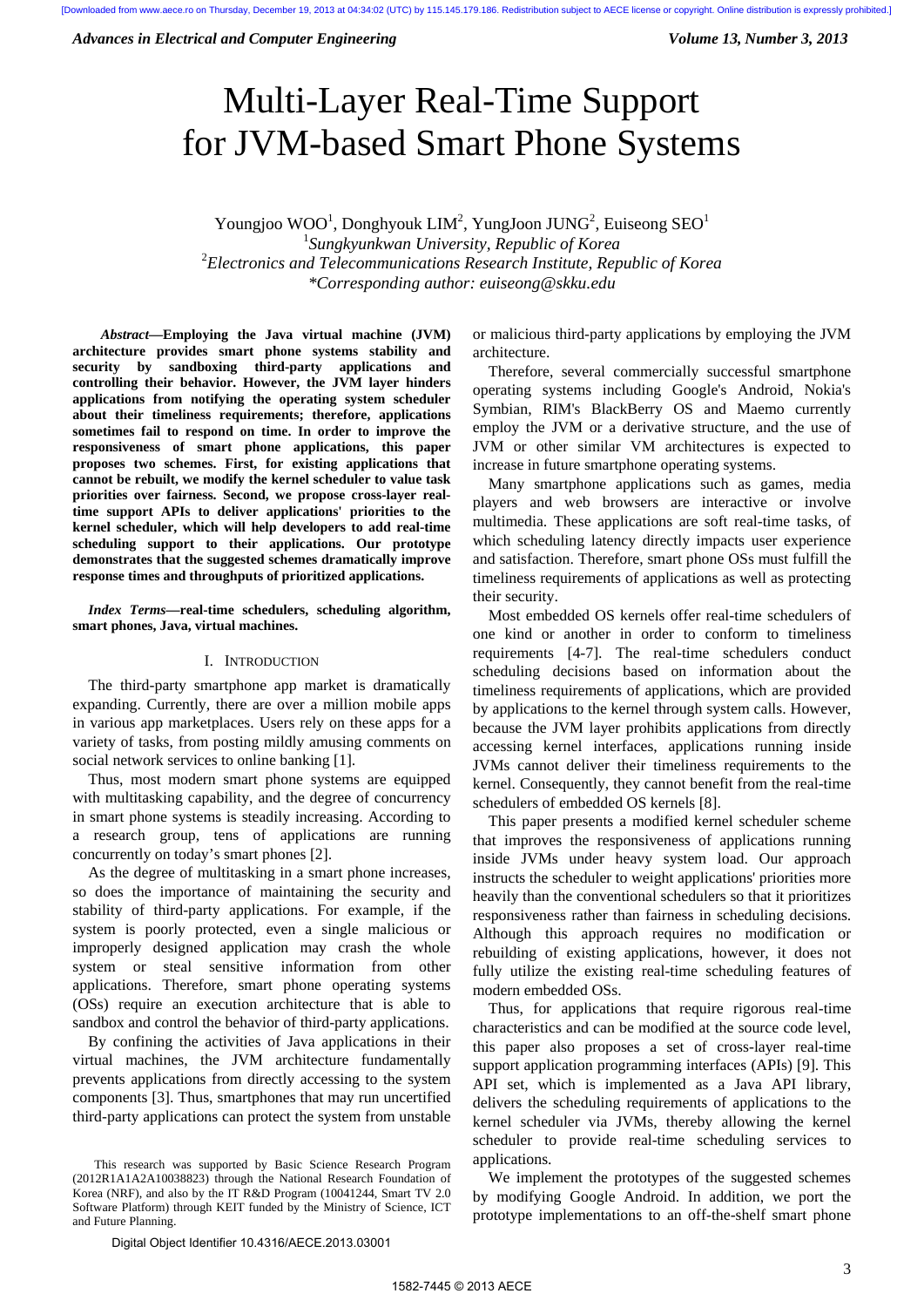device for evaluation. We evaluate the suggested schemes in terms of scheduling latency as well as system throughput with both real application and benchmark workloads.

The remainder of this paper is organized as follows. The background and related work are introduced in Section II. In Section III, we propose the real-time support schemes. We evaluate the prototype implementations of our schemes in Section IV. Finally, Section V concludes our research and discusses directions for future research.

# II. BACKGROUND AND RELATED WORK

# *A. JVM-based Smart Phone OSs*

JVM-based smart phone OSs execute third-party Java applications through JVMs in order to obtain security and hardware independence. This architecture was long used on feature phones fitting the Mobile Information Device Profile (MIDP) before the smart phone era began [10].

In the MIDP, an application is implemented as a MIDlet, which is similar to a Java applet, and it is executed in a lightweight JVM. Applications thereby become platformindependent, running regardless of the underlying hardware. However, the insufficient hardware performance at that time significantly limited the use of MIDlets on mobile phones.



Figure 1. Diagram of typical JVM-based smart phone architecture.

The rapid improvement of mobile processor performance revived the MIDP architecture in smart phones. Figure 1 shows the architecture of a typical JVM-based smart phone software stack. Many smart phone OSs employ existing general-purpose embedded OS kernels because of their powerful features and abundant support tools. The system framework usually comprises system interface libraries, system software tools, graphics and multimedia support libraries and system support daemons, all of which run as native, not JVM-based, tasks.

Above the kernel and system framework, a JVM runs as a normal task. On top of the JVM layer, sits the core Java library layer and the application framework layers, supporting Java applications that run inside the JVMs. The application framework and core libraries provide developers with useful common methods such as GUI manipulation or networking. Requests related to system services are also delivered to the system framework or kernel through the application framework or core libraries.

While the JVM-based smart phone systems have many desirable features, such as hardware-independent executable files and system and data protection, they also display significant weaknesses, especially in response time. The kernel essentially schedules JVMs as non-real-time tasks, regardless of the importance of the applications inside the JVMs. Currently there are no means for applications inside JVMs to request real-time scheduling to the kernel even though the kernel equips real-time scheduling features. When combined with the reduced performance due to the existence of the additional JVM layer, this drawback may significantly harm the quality of service (QoS) and in turn the user experience of applications.

Although the performance overhead due to the JVM layer has been continually improved using cutting-edge technologies such as the just-in-time (JIT) compilation, scheduling latency remains a critical issue. The long scheduling delay of JVMs can induce slow or unpredictable response time of Java applications.

The specifications for a real-time JVM and Java APIs have been suggested so that Java can be used for hard realtime embedded systems [11]. Also, a JVM with enhanced thread scheduling schemes has been suggested [12] Although these approaches guarantee real-time scheduling or improve scheduling latency, they also require the underlying OSs to schedule the JVMs on time and to provide sufficient amount of processor time to them. Since most smart phone applications do not demand rigorous timeliness requirements and the hard real-time JVMs are complicated, currently most smart phones or consumer electronics are not using hard real-time JVMs. According to our evaluation, which is introduced in Section IV, an ordinary JVM reacts sufficiently fast even under extremely heavy CPU load if it is properly scheduled by the OS-level real-time scheduler.

# *B. Real-Time Scheduling Supports*

To achieve the short response delay required by smart phone systems, OSs must limit the scheduling latency of applications below a certain threshold. Thus, a lot of research has been directed towards the design and implementation of preemptible kernels, in which prioritized applications are scheduled preferentially even to the kernel.

In addition to preemptible scheduling, many research groups have focused on improving the scheduling latency, and a few schemes such as priority inheritance mutex lock [13-14] and interrupt threading [15] are now frequently used by many embedded systems.

However, the improvement in the response delay resulting from employing such scheduling schemes also degraded performance. To remedy this, the adaptive scheduling scheme [16] was suggested, which uses real-time scheduling features only when necessary.

Applications for JVM-based smart phone OSs hardly benefit from these research achievements, since the JVM layer that lies between applications and the kernel prohibits applications from directly interacting with the kernel to deliver their timeliness requirements, which is essential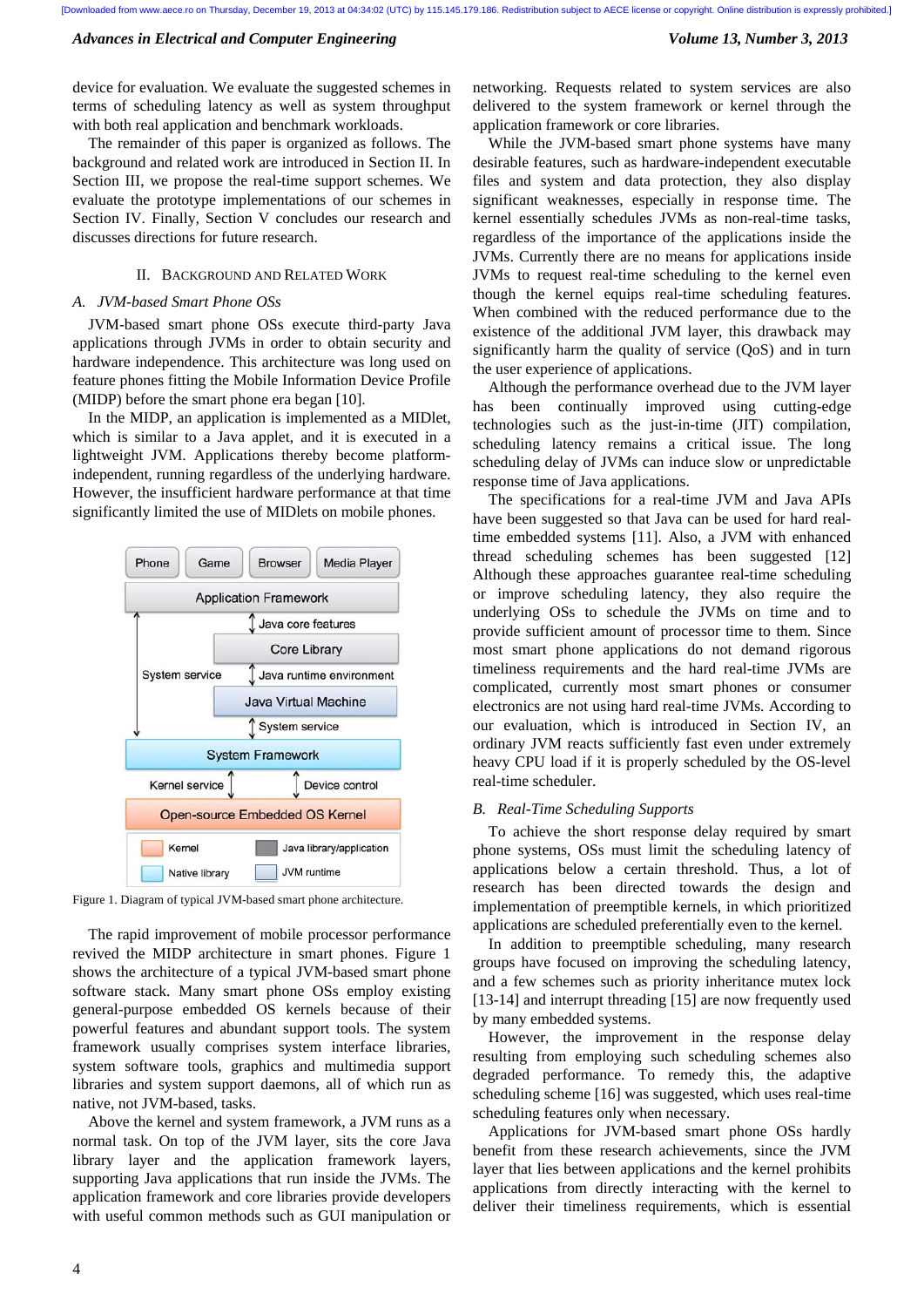information for the kernel to properly schedule applications according to their timeliness requirements. For satisfactory user experience, it is especially crucial to schedule game or multimedia applications through strict real-time schedulers, which are provided by most embedded OSs.

As a result of this limitation, the current JVM-based smart phone OSs run applications through normal fair-share schedulers instead of real-time schedulers. In a fair-share scheduler, the priorities of tasks are not absolute criteria for determining the next task to schedule. Therefore, under heavy load or conditions of high concurrency, the execution of applications with higher priorities may be delayed in favor of the execution of applications with lower priorities. Therefore, even prioritized applications may fail to respond on time given adverse circumstances.

The background computation load is steadily increasing due to the background network packet encryption, hash value computation for memory deduplication, use of encrypted file systems and so on. In addition, growing popularity of large-sized multimedia data such as 3D or hologram media files induces extremely high computation load generally with low priorities.

Like many other smart phone OSs, Android and its kernel, which are used in our research, employ a variant of the fair-share scheduler [17], named Completely Fair Scheduler (CFS) [18-19]. The general Linux kernel as its default scheduler employs this scheduler. Thus, it is also used in OSs for PCs and even for servers. Similar to other fair-share scheduler variants, it compromises the response times of prioritized tasks in favor of fair distribution of processor time. However, considering the characteristics of smart phone applications, which are mostly interactive and multimedia-related, priorities of applications in smart phone systems should be taken more into consideration than fairness.

To overcome this limitation, the applications running inside JVMs require certain means to deliver their timeliness requirements for real-time scheduling to the kernel. Although such cross-layer optimization approach may harm the modularity in design and incur hidden dependency between layers, it is being frequently used for improving network systems, where the lower layers are unaware of the information defined in the upper layers like our target environment, due to its effectiveness.

In the bare-metal virtualization architecture, VMs with real-time applications schedule their application tasks with the real-time schedulers. However, VM schedulers that run inside the hypervisor are not aware of the existence of the real-time applications inside VM. Therefore, some researchers proposed scheduling schemes that inform the timeliness requirements of the real-time applications inside a VM to the hypervisor and schedule the VM with real-time VM schedulers [20-21].

# III. PROPOSED CROSS LAYER FRAMEWORK

# *A. Intensified Priority Scheduling*

Because the current JVMs do not offer programming interfaces to manipulate the kernel-level scheduling policy, the priorities of applications are translated into normal-level priorities only for the CFS, not for the real-time scheduler. For an existing application to utilize the real-time scheduler, the application must be modified beforehand to notify the underlying layers of its intention to have real-time priority. Therefore, to improve the responsiveness of existing applications without modifying or rebuilding them, we have to revise the CFS.

As explained in Section II.B, the scheduler in a smart phone OS must emphasize task priorities over fairness in making scheduling decisions. We promote the influence of task priorities by modifying the existing kernel. This approach will improve the responsiveness of higher-priority tasks at the expense of some degree of fairness.

The fundamental algorithm of the CFS is as follows. The CFS periodically allocates time slices to tasks according to their priorities. The higher the priority of a task, the more time slices it receives. The time slices of a task are deducted proportionally to the execution time of the task. Basically, when choosing the next task to schedule, the CFS selects the task with the largest number of remaining time slices. When every task has used up its allotted time slices, or when a predefined length of time has passed, the CFS again allocates time slices to tasks. By repeating these steps again and again, the CFS respects tasks' priorities while maintaining fairness of processor time among them.

The base or static priority of a task in the Linux kernel is an integer number between 0 to 139. The priority number from 0 to 99 are reserved for real-time class tasks. Tasks with the priority values between 100 and 139 are scheduled by the CFS. The priority value in this range is one-to-one mapped to the *nice* value, which ranges -20 to 19. For example, if the nice value of a task is set to -19, the priority of the task will be changed to 101. By default, a normal task has a priority value of 120, which corresponds to a nice value of 0. The dynamic priority, which is actually used for scheduling basis by the CFS, is determined based on this static priority. The CFS temporarily promotes the dynamic priority of a task when the task sleeps for significantly long time to boost the performance of interactive or I/O bound tasks.



Figure 2. A red-black tree is used in the CFS to determine the next task to schedule.

The CFS uses a red-black tree data structure [22], as shown in Figure 2, to enable fast retrieval. Each node in the tree denotes a task, and the key value of each node holds the amount of virtual runtime belonging to the corresponding task.

The virtual runtime of a task increases proportionally to the cumulative execution time of the task. In addition, the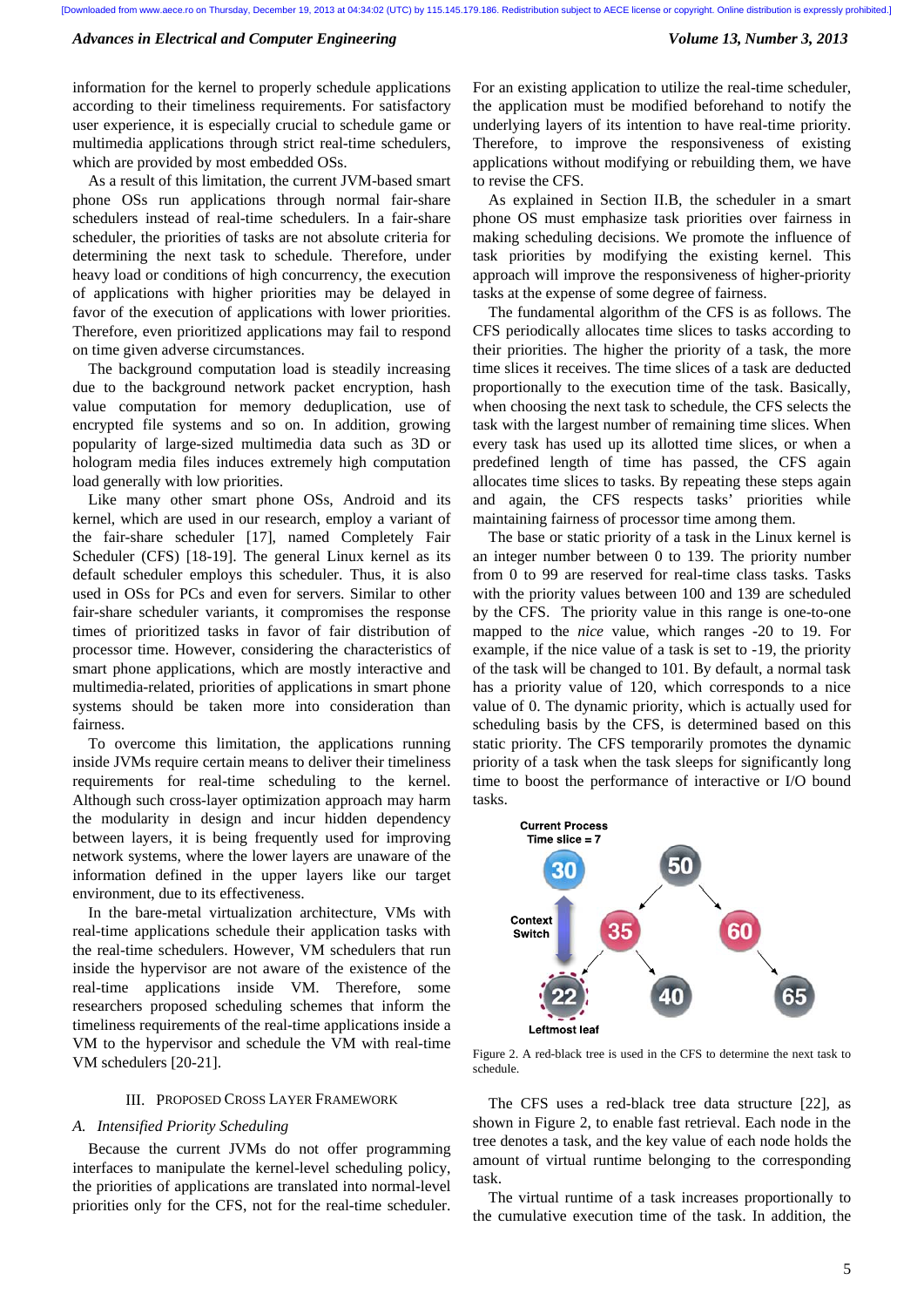priority of the task affects the speed of the increment in virtual runtime. The value increases 10% faster with an increase in priority value by 1. For example, if the priority of a task is 120 and it was executed for 1 s, the virtual runtime of the task would be increased by 1. If the priority of a task was 121, demoted from the default priority value, and it executed for 1 s, the virtual runtime of the task would be increased by 1.1.

The leftmost leaf of a red-black tree always has the smallest key value. Therefore, the leftmost leaf represents the task for which cumulative execution time is the shortest among all tasks. At the end of every time slice, which is the unit time of task execution, the CFS compares the virtual runtime of the current task with that of the leftmost leaf of the tree. It conducts a context switch from the current task to that of the leftmost leaf when the difference between the virtual runtime values becomes larger than the length of a time slice. For example, if the virtual runtime of the currently executed task were updated to 30 after a time slice of 7 s, and if the virtual runtime of the leftmost leaf were 22, the CFS would conduct a context switch to the task in the leftmost leaf because the difference between their virtual runtimes, 8, would be greater than the time-slice length of 7 s. After the context switch, the leftmost leaf task will be popped out of the tree and the current task will be pushed up to the tree.

This scheduling policy generates frequent context switches. However, fairness among tasks is accurately controlled. Also, since the virtual runtimes of lower-priority tasks increase faster than those of higher-priority tasks, higher-priority tasks are supposedly scheduled more frequently and preferentially.

If the speed at which the virtual runtimes are increased is cut by half, the number of context switches, in accordance with intuition, will also be reduced by half. As a result, fairness will be slightly reduced, while priority will have greater influence on scheduling.

Based on this observation, we propose a modified CFS (MCFS) that intensifies the influence of task priorities. By adjusting the speed at which virtual runtimes increase, we defer context switching and favor higher-priority tasks more than does the CFS. The MCFS is easy to apply to any system using the CFS, and all applications will benefit without requiring any modifications or rebuilding.

Figure 3 shows the procedures for virtual runtime update operations in the (A) CFS and (B) MCFS. The CFS manages two values, the cumulative executed time and the virtual runtime. At every time slice, the scheduler calculates the delta value and the delta\_fair value. The delta value is the actual amount of elapsed time, and the delta\_fair value is the amount by which the virtual runtime is incremented, cut by a predefined rate. The cut-rate is defined system-wide; all tasks share a single cut-rate value. The delta value is added to the variable for cumulative executed time, and the delta\_fair value is added to the virtual runtime of the task.

If we decrease the cut-rate, fairness will be increased accordingly. On the other hand, if we increase the cut-rate, fairness will be diminished and priority will have more influence. In addition, a high cut-rate will boost up the throughput of the whole system by reducing the number of context switches. For example, in Figure 3, the virtual runtime increases as fast as one-fourth of that under the CFS when the cut-rate of MCFS is four. Assume that the smallest virtual runtime in the run-queue is 66. The current task will keep running in the next time slice under the MCFS while it will be preempted and the next task in the runqueue will be scheduled under the CFS.

When the cut-rate is excessively high, high-priority processes behave like real-time class processes. Under this circumstance, high-priority processes can monopolize CPU resource and starve low-priority processes. The applications that are supposed to run as real-time processes were usually designed to avoid the CPU monopoly in one way or another.





Figure 3. In the MCFS, decreasing the factor of delta\_fair slows the increment of virtual runtimes.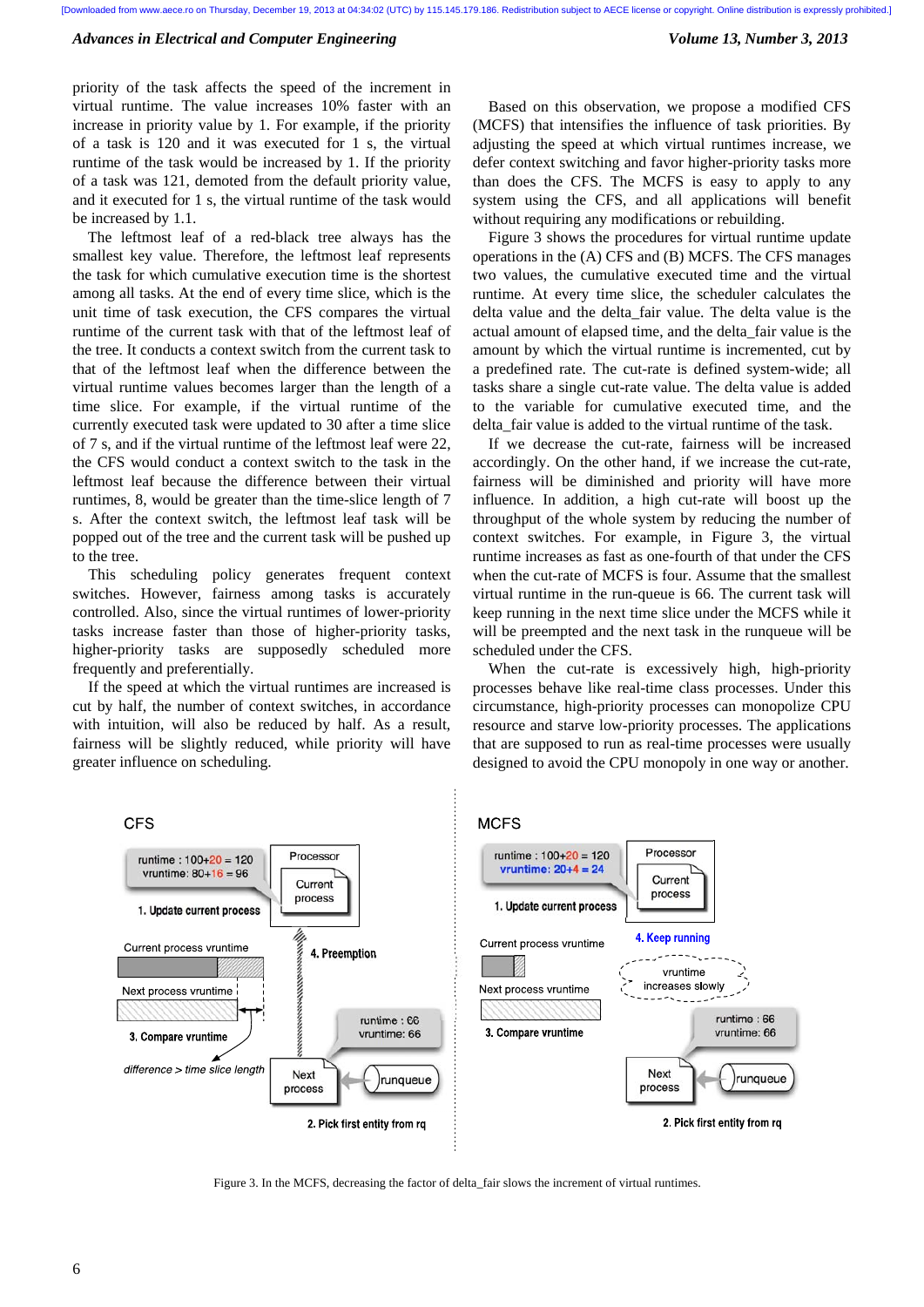In addition, the users are aware of the risk when they promote the priority of the processes to the real-time class. However, users cannot expect and anticipate the sudden system freeze or sluggish response from critically unfair scheduling under the MCFS with an excessively high cutrate. Therefore, the cut-rate should be chosen carefully considering the trade-off between responsiveness of prioritized applications and fairness of scheduling.

# *B. Cross-Layer Real-Time Support APIs*

Running JVMs through the real-time scheduler is the fundamental solution to applications' timely responses [11],[23]. However, the Dalvik JVM of Android and many other JVMs running inside smart phones prioritize applications only with the nice values or priority values of non-real-time normal schedulers.

The Java run-time framework categorizes application tasks into two groups: foreground tasks and background tasks.

Foreground tasks are applications that are being shown on the display, or that have high priorities explicitly set by users or developers. The JVMs for foreground tasks are placed in the *Normal queue*, in which normal system tasks are also placed. In order to obtain fast response times given the many competing tasks, applications change their priority values through the application framework.

Applications that are not shown on the display are categorized as background tasks. Foreground tasks are also recategorized as background tasks when they leave the screen. Background tasks are placed in the *Batch queue*. Both the Normal Batch queues are provided and managed by the CFS.

Tasks in the Normal queue are scheduled preferentially to tasks in the Batch queue. Therefore, multimedia or interactive applications, which are usually displayed on the screen, tend to have short scheduling latency by virtue of being scheduled before any background tasks.

However, despite this approach, the scheduling delays of foreground tasks increase proportionally to those of competing tasks in the Normal queue when there are extremely many concurrent tasks or when some tasks are heavily using processor resources. Under heavy load, even a task's high priority does not guarantee sufficiently short scheduling delay.

We resolve this issue by proposing a cross-layer real-time support framework. By providing Java API methods, the proposed framework enables applications inside JVMs to place their JVMs in the real-time scheduling queue so that their JVMs run as real-time tasks. Also, applications may change their JVMs' priority in the real-time queue on the fly through the API methods.

The proposed framework is designed to be a Java library. Applications invoke the framework methods like other methods offered by the Java application framework. As shown in Figure 4, through the Java methods of the suggested framework, applications can notify the kernel of their desired scheduling policies and priorities. When applications invoke a method of the framework, the framework calls the corresponding system call through the Java native interface (JNI).

In many cases, applications rely on other applications or

on system services [24]. For example, a music player depend on the media server, which is a system service provided by the system framework, for decoding music files and playing them. In such cases, prioritizing an application alone cannot guarantee the quality of music services. Therefore, the framework should prioritize both applications and their dependent services at once. However, it is difficult to identify these dependency relationships among applications and services. Therefore, our scheme requires applications to notify the kernel explicitly of their dependent services or applications.

Tasks in the real-time class are scheduled purely based on their priorities. Therefore, it is possible for a malicious or malfunctioning task in the real-time class to crash or freeze the entire system by monopolizing the processor resource. In addition, if many JVMs claim that they want real-time priority at the same time, the effectiveness of the real-time scheduling will significantly diminish.

Therefore, in a production system, the cross-layer realtime support framework should require user approval for any scheduling policy or priority changes of an application through GUI during application runtime or through the privilege configuration schemes such the Android privilege manifest during application installation.



Figure 4. The proposed real-time support framework passes the timeliness requirements of applications directly to the kernel-level scheduler.

## IV. EVALUATION

As mentioned, the prototype of the suggested schemes was implemented in Android OS. Android employs the Linux kernel as its kernel, like many other current smartphone OSs. The Linux kernel, by default, uses the CFS as its scheduler. The implemented prototype was ported to an off-the-shelf smart phone device, Google Nexus One, which is built for the Android OS. The Android and Linux kernel versions for the prototype implementation were 2.2.1 and 2.6.35, respectively.

In our evaluation, an open-source benchmark tool, Hackbench, was used to put the system under load as done in the previous research [16]. Besides Hackbench tasks, we executed a music player and a hypothetical periodic alarm program as the evaluative programs. The QoS of the music player and alarm program were monitored and analyzed in our evaluation.

Hackbench creates a process group, which usually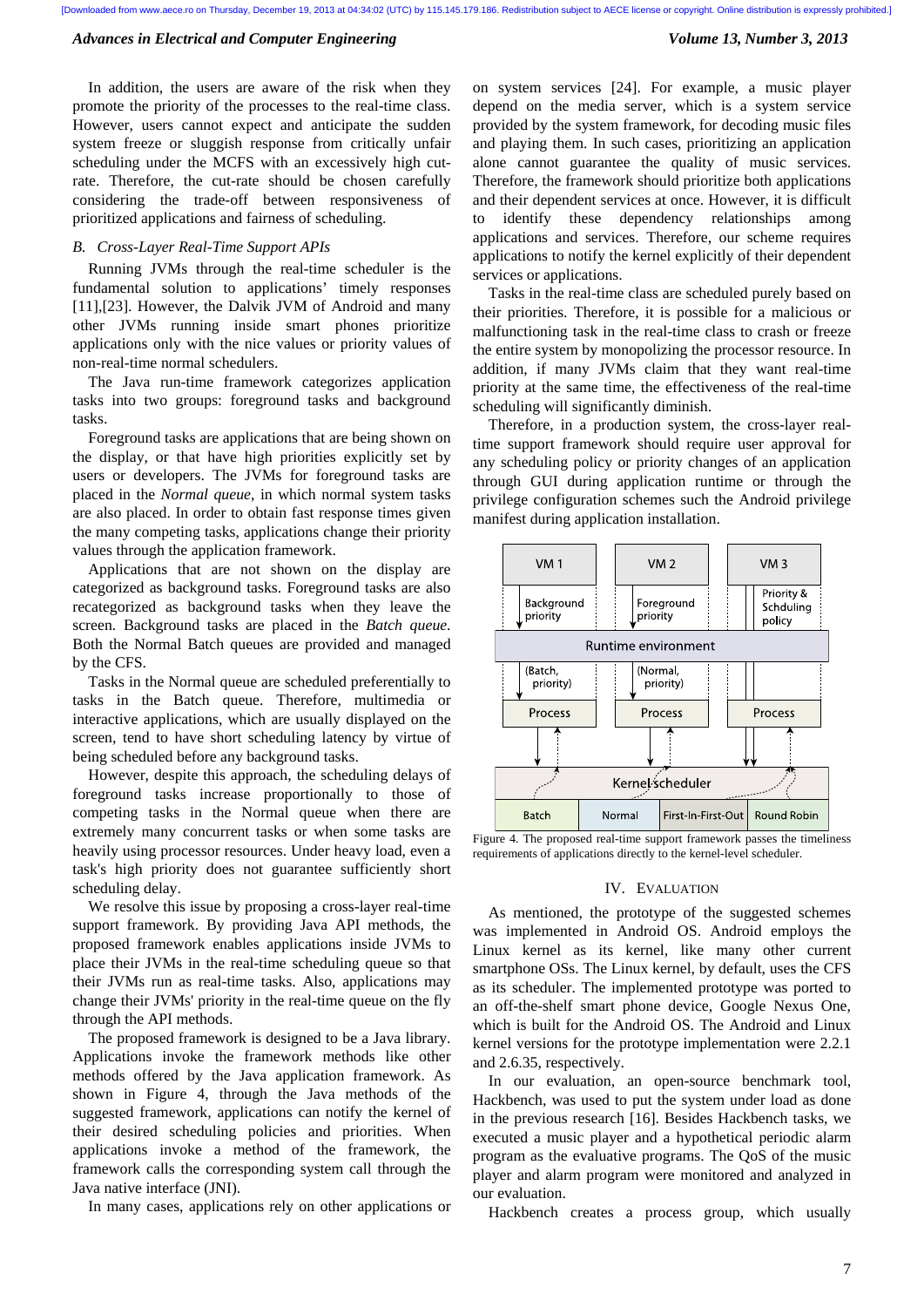consists of 40 independent chatting processes. The processes in a process group simulate a chatting service by sending and receiving messages to each other. A process group terminates itself after a predefined number of messages. To maintain the system load, we kept Hackbench processes repeating throughout the experiments.

The load on the system can be minutely controlled through the number of concurrently running process groups. Although a larger number of process groups lead to higher system load, the relationship between the system load and the number of concurrent process groups is non-linear. This property has to be considered when analyzing experimental results.

First, we measured the scheduling delay of the alarm program. This application creates a thread that enters the sleep state for 100ms and then wakes up. This sleep and wake cycle repeats continually. After each sleep, the application prints out the current time on the screen. By calculating the interval between time stamps, we can measure how long the scheduler delayed the thread's execution from its scheduled wake time. Without any workload, which means zero Hackbench process groups on the system, the scheduling delay of the alarm clock application did not exceed 3ms in any case.

When many tasks are competing for the processor, the scheduling of the alarm clock task may be deferred in favor of the other tasks. We ran the alarm clock application with different numbers of Hackbench process groups under the CFS, MCFS, and CFS with the real-time support framework, respectively. The priority of the alarm clock program was set to the highest priority, priority value 0, under both CFS and MCFS and to real-time priority under the real-time support framework. The Hackbench tasks were set to be scheduled under CFS with the nice value of 10, which is the default configuration for background processes in the Android framework.



Figure 5. Maximum delayed scheduling time of the alarm clock task under different scheduling schemes while varying the number of Hackbench groups.

Given the same load, the scheduling delay of the alarm clock task varies greatly depending on the scheduler. Because the user experience is determined by the maximum rather than the average delay, we measured the maximum scheduling delay given different system loads as shown in Figure 5.

The CFS generated scheduling delay even with only a single Hackbench process group, while the MCFS generates noticeable delay when over five Hackbench process groups are running concurrently. With the CFS, the scheduling delay leapt up to 600ms when 10 Hackbench process groups were running. 600 ms is significantly long, a delay that humans can easily perceive. After five Hackbench process groups were running concurrently, the increase of the scheduling delay for each additional Hackbench process group under the MCFS became similar to that under the CFS. However, even with 10 concurrent Hackbench process groups, the scheduling delay under the MCFS was only half that of the CFS.

While the exact value of the perception threshold is dependent on the user and the type of task being accomplished, a value of 50ms is commonly used [25]. Thus, under the CFS, users would recognize jitters and delays from applications even when there is background workload as heavy as only a single hackbench group. The same amount of jitters or delays will be experienced under the MCFS when there is computational load as much as six hackbench groups, which is a rare situation in mobile devices.

The scheduling delay with the real-time support framework remained below 10ms. The alarm task was scheduled right after it woke up.

The cut-rate of the MCFS used in our experiments was empirically determined to be 16. In order to investigate the effects from the cut-rate value, we conducted the same experiments with different cut-rates. In these experiments, we increased the cut-rate by doubling it. If the cut-rate is chosen to be a power of two, applying the cut-rate can be implemented with a shift instruction instead of multiplication and thus the computation overhead can be saved.



Figure 6. Maximum delayed scheduling time of the alarm clock task under MCFS with different cut-rates while varying the number of Hackbench groups.

Figure 6 shows the experiment results. As easily expected, the scheduling latency decreased as the cut-rate rose. However, in comparison to that under the CFS, the scheduling latency differed notably only when the cut-rate was higher than 8. This means that the degree of the fairness degradation due to the improved scheduling latency under MCFS is substantial. Especially, when the cut-rate was 32, the alarm clock process was scheduled like a real-time process. This means that even little difference in priority enables CPU monopoly by a process. Consequently, the responsiveness of other processes as well as the stability of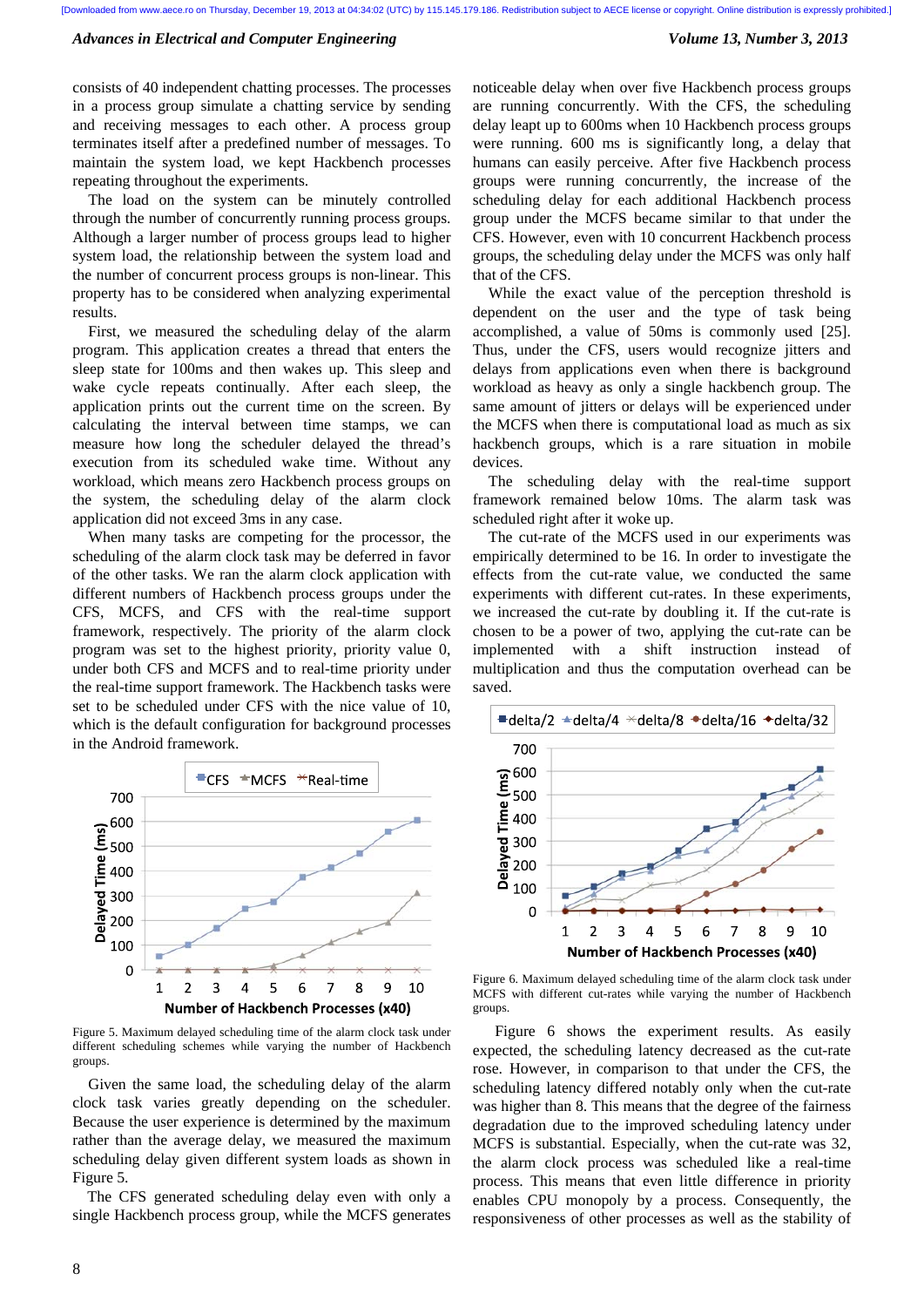the whole system can be harmed critically. Considering this, the cut-rate should be chosen carefully based on the expected maximum load and required response time of the prioritized applications.

Next, we evaluated the proposed schemes with a multimedia player. The experiment's configurations were similar to the previous experiment. We ran multiple numbers of Hackbench process groups together with the music player and measured the QoS of the music player. The priority of the music player was set to the highest priority under both CFS and MCFS and to real-time priority under the real-time support framework, while that of the Hackbench tasks was set to normal.

Under the CFS, the perceptive QoS of the music player got worse with larger number of Hackbench process groups running on the system. The experimenters easily recognized frequent jitters and suspension of music playback under heavy load. Also, the music took significantly longer to play.



Figure 7. Delayed playback time of music player given a varying number of Hackbench process groups.

Figure 7 shows the prolonged playback time of the same music file, originally 3min 59s long, given a varying number of concurrent Hackbench process groups and under different scheduling schemes. If the music play is prolonged by 30s, the total music playtime will become 4min 30s.

Under the CFS, music playback was noticeably prolonged with only three Hackbench process groups running concurrently. The prolongation increased linearly with an increase in the number of Hackbench process groups, increasing up to 30 s with 15 concurrent Hackbench process groups.

Under the MCFS, significant prolongation of playback occurred only when there were more than seven concurrently running Hackbench process groups. Also, in the worst case, the prolongation of playback was only twothirds of that under the CFS. We could not find any noticeable or perceived delay, jitters, or suspension of playback under the real-time support framework.

We further investigated the QoS of the music player by examining its decoding and buffer-writing activity. The music player periodically decodes a block of a music file and writes the decoded data to the sound buffer. When there is long delay in decoding of a single block, the quality of music playback may not degrade if there is remaining decoded data in the buffer. When the buffer is emptied before replenishment as a result of delayed decoding, jitters or suspension of music play occur. Thus, the single block writing delay is not an appropriate metric to judge the quality of service. Although the cumulative buffer writing delay is not a direct measure of the music playback quality either, we found that it reflects the quality of music playback more accurately than the writing delay of a single block.

Normally, the decoding and buffer-writing activity takes 15ms to 20ms under the CFS when there are no other active tasks. Thus, we defined the buffer-writing delay as the difference between the elapsed decoding and buffer-writing time and 20ms. For example, when decoding and bufferwriting a block takes 100ms, the buffer-writing delay of this block is 80ms.



Figure 8. Cumulative buffer-writing delay of the music player given a varying number of Hackbench process groups.

Figure 8 shows the cumulative buffer writing delay during the music playback under the CFS, MCFS, and with the real-time support framework.

Under the CFS, buffer-writing delay occurs even with only one group of Hackbench processes running. This tendency is similar to that shown in the experiments with the alarm clock task. The buffer-writing delay increased steadily with increasing numbers of Hackbench process groups until reaching 40,000ms.

The MCFS significantly suppressed buffer-writing delay. The delay did not exceed 28,000ms in the worst case, approximately 30% better than the CFS. Also, noticeable delay occurred only beyond four concurrent Hackbench groups. With the real-time support framework, as expected, no significant buffer-writing delay occurred.

When there are a small number of Hackbench tasks, the scheduling delays of a prioritized task are usually short and frequent. On the contrary, when there are a large number of Hackbench tasks, the scheduling delays of a prioritized task are generally long and infrequent.

This tendency is illustrated by the differences between the slope patterns of Figure 7 and Figure 8. Even when bufferwriting delays occur, the music may play without noticeable QoS degradation if the delays are sufficiently short that they do not empty the buffer. Although there are a lot of bufferwriting delays with a small number of Hackbench process groups under the CFS, as Figure 8, these delays did not lead to jitters or suspension of music playback, as shown in Figure 7.

In order to analyze the performance overhead of the